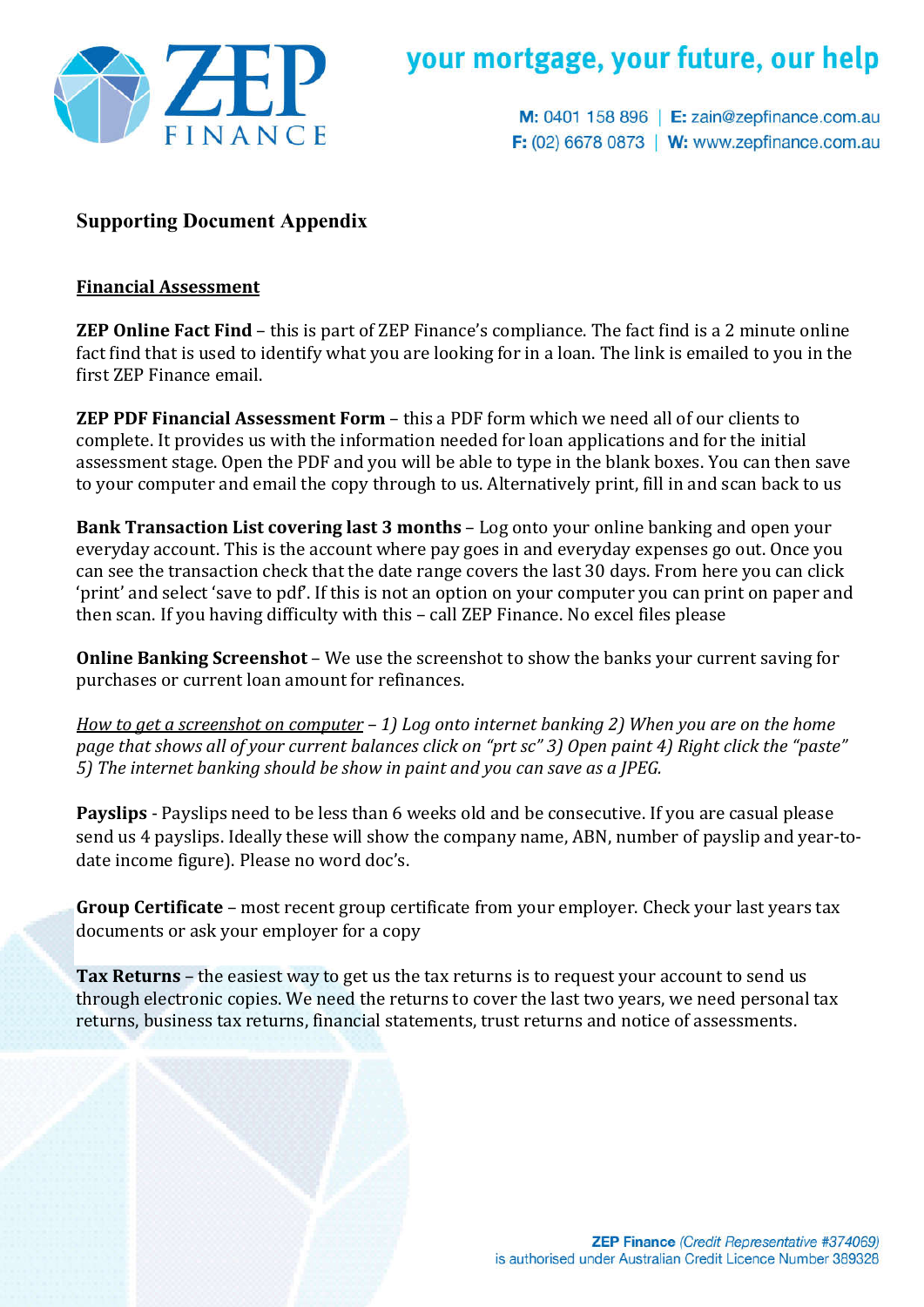

# your mortgage, your future, our help

M: 0401 158 896 | E: zain@zepfinance.com.au **F:** (02) 6678 0873 | **W:** www.zepfinance.com.au

### **Documents for Loan Application**

**100 points of ID are required**. A current Passport or Birth Certificate = 70 points. Drivers Licence = 40 points. (Please note if these documents are in your maiden name, you will also need to provide a copy of your Marriage Certificate.) Other documents that help build up 100 points include: a Medicare card, Credit card, ATM/Debit card, Council Rates Notice, Pensioner Concession card, Health Care card, Tertiary Student ID card.

**ZEP Credit Quote & ZEP Credit Proposal Disclosure** – these are compliance documents which require your signature. These need to be returned prior to your loan application. Please note that ZEP Finance will email these to you. For further explanation please see ZEP Compliance on Page X

**Loan Application Form** – Once you have a lender selected we will send you the application form and signing instructions. This needs to be scanned back at the highest quality. NB that banks will compare the signature on your application form against your signature on the loan contracts once the loan is approved.

#### **Bank Statements**

**Savings Statement Original** – An original statement has your name, account number and address on the top. These can be posted statements or e-statements. We want your most recent statement.

**Banking Savings Transaction 3 months** – If you have a savings account statement that covers the most recent 3 months this is ideal. Otherwise please log onto your online banking and open your savings account. Once you can see the transaction check that the date range covers the last 90 days. From here you can click 'print' and select 'save to pdf'. If this is not an option on your computer you can print on paper and then scan. If you having difficulty with this – call ZEP Finance. No excel files please. If you are providing the transactions list you must also include the original statement

**Credit Card / Home Loan / Other Loan Statement** - Provide the most recent statement for all of your liabilities.

#### **Other Income** – you might also need:

- Proof of share dividends or interest earned
- Centrelink letter confirming family tax benefits
- Centrelink letter confirming permanent government pensions
- Private pension group certificate or statement
- Proof of any child maintenance child support letter plus 3 months bank transactions as proof

### **Existing Property Info**

**Rental Statements** – provide rental statements for all rental properties. These must cover minimum of 4 weeks and must be under 6 weeks old. If you do not have rental statements we will need to see 3 months bank transactions with regular consistent deposits.